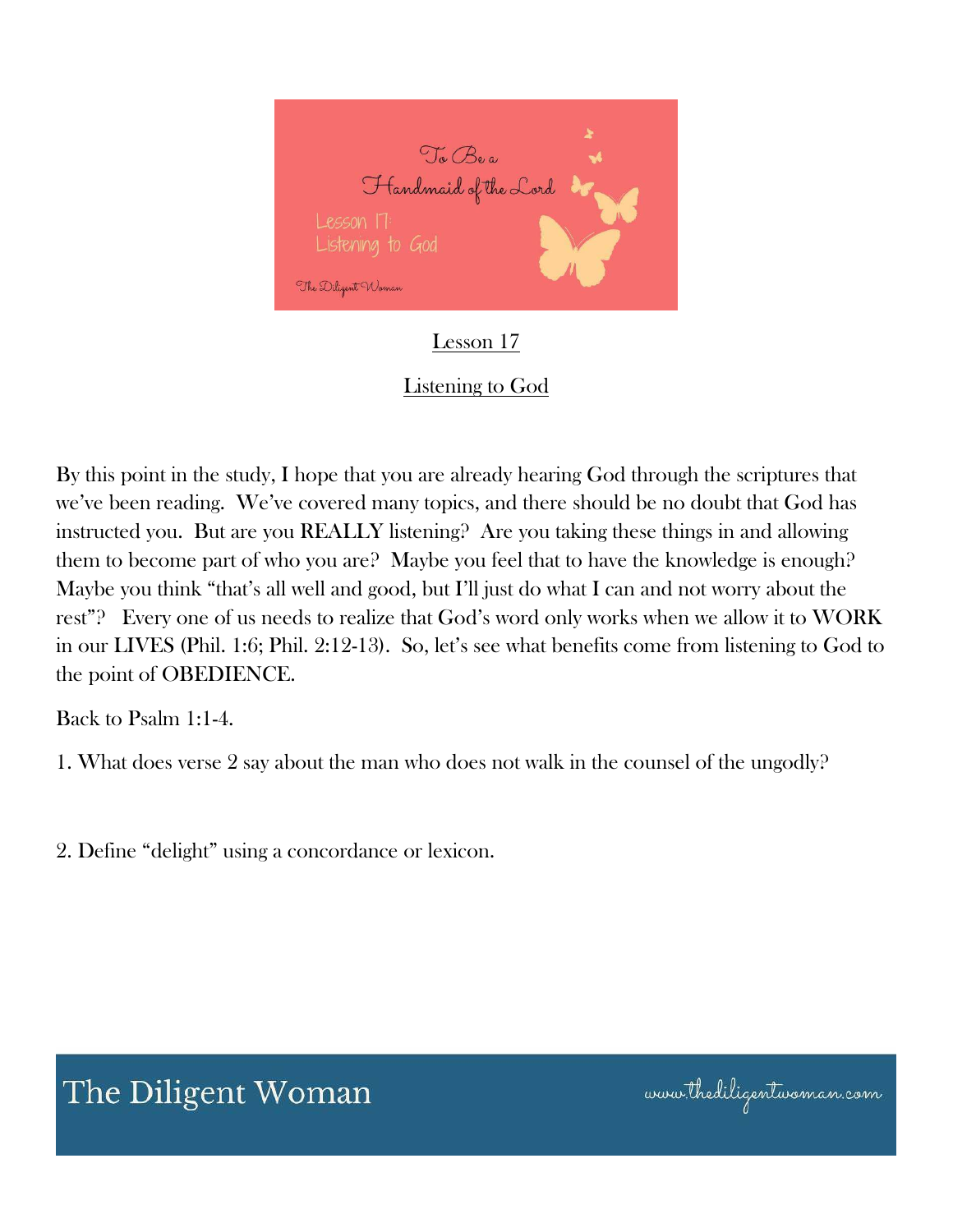Read Galatians 5:22-23.

3. What does Paul mean by "fruit"?

4. List the fruit of the Spirit. (9 things)

5. The Spirit gives us what? (John 6:63; Eph.6:17)

6. What will God do for those who hope in Him? (Ps.31:24)

7. We shouldn't expect our faith to grow very much as we learn. (Col.2:6-7) TRUE or FALSE

8. What can God do for the weak and weary? (Isaiah 40:27-31)

9. In Deut. 4:1, what reason does Moses give to Israel for listening to God?

10. What will God do if you acknowledge Him in all your ways? (Prov. 3:5-6)

11. What did David ask for in Psalm 25:4-5?

12. What comes to those who trust in the Lord? (Psalm 32:10-11)

The Diligent Woman

www.thediligentwoman.com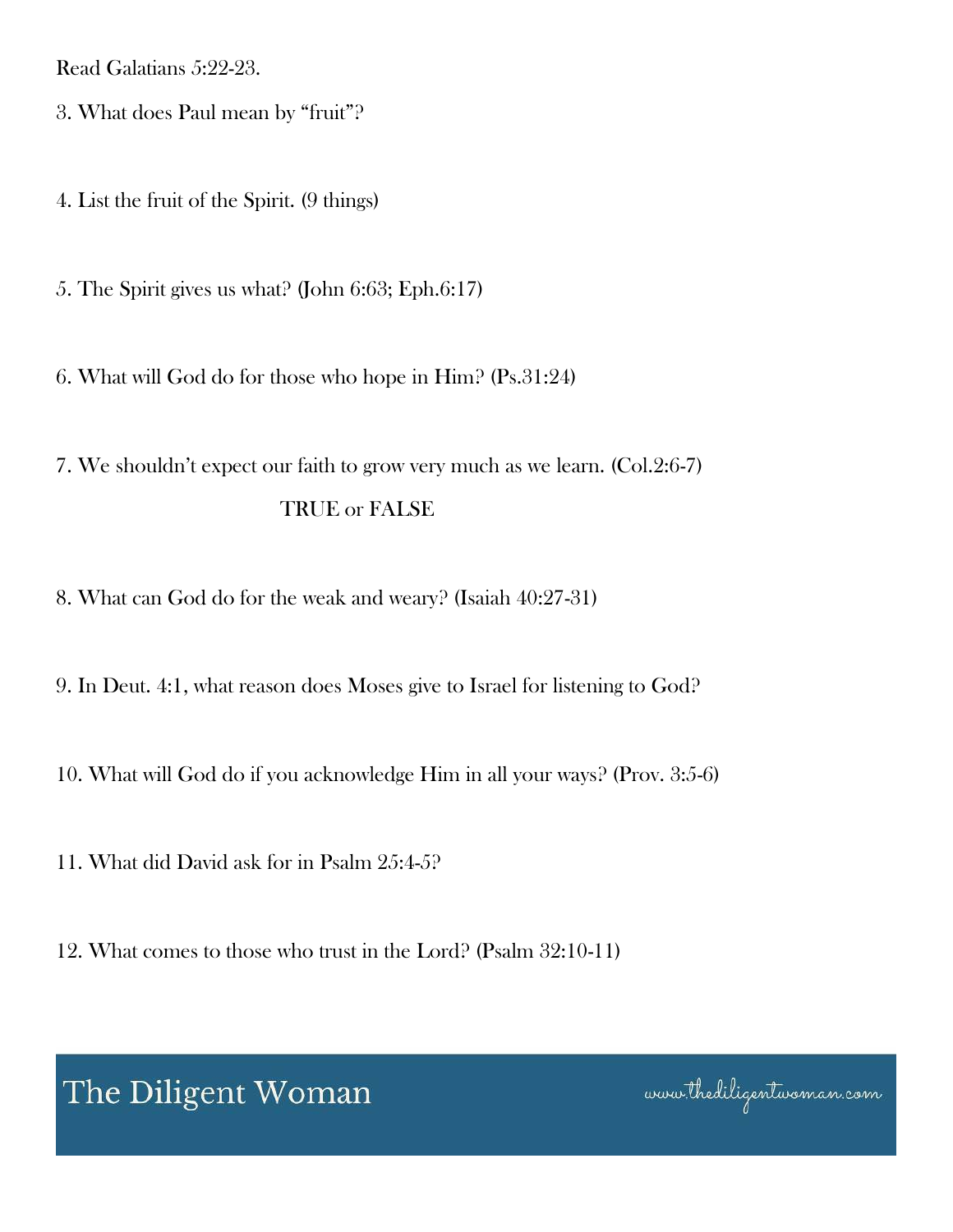13. Write Isaiah 48:17 here.

WOW! Wouldn't we be FOOLISH to ignore ALL of what God has told us? The blessings that come from our listening to Him AND doing what He says are endless!

14. Think about some of the people God has told us about:

Daniel – would Daniel have done well if he had not listened to God and obeyed Him?

 Joseph (Genesis 37-50) – Would Joseph have been of any help to his family if he had not been faithful to God while he was in Egypt and away from his family?

 What about Noah, Esther, David, Ruth, and all the others we read of in scripture who followed God? Can you see how any of them would have been saved or applauded if they'd been different than they were?

 Abraham – a man hears a voice that tells him to move his family to a place he does not know. He recognized the voice of God and obeyed! We can follow that example!

15. What statement is made in 1 Peter 3:12-14 about those who follow "good"?

16. What did Jesus leave with us, through His apostles? (John 14:27)

17. Read Romans 8:37-39. What can separate you from the love of God while you walk in it?

18. What comes from "hearing" in Romans 10:17 and John 5:24?

## The Diligent Woman

www.thediligentwoman.com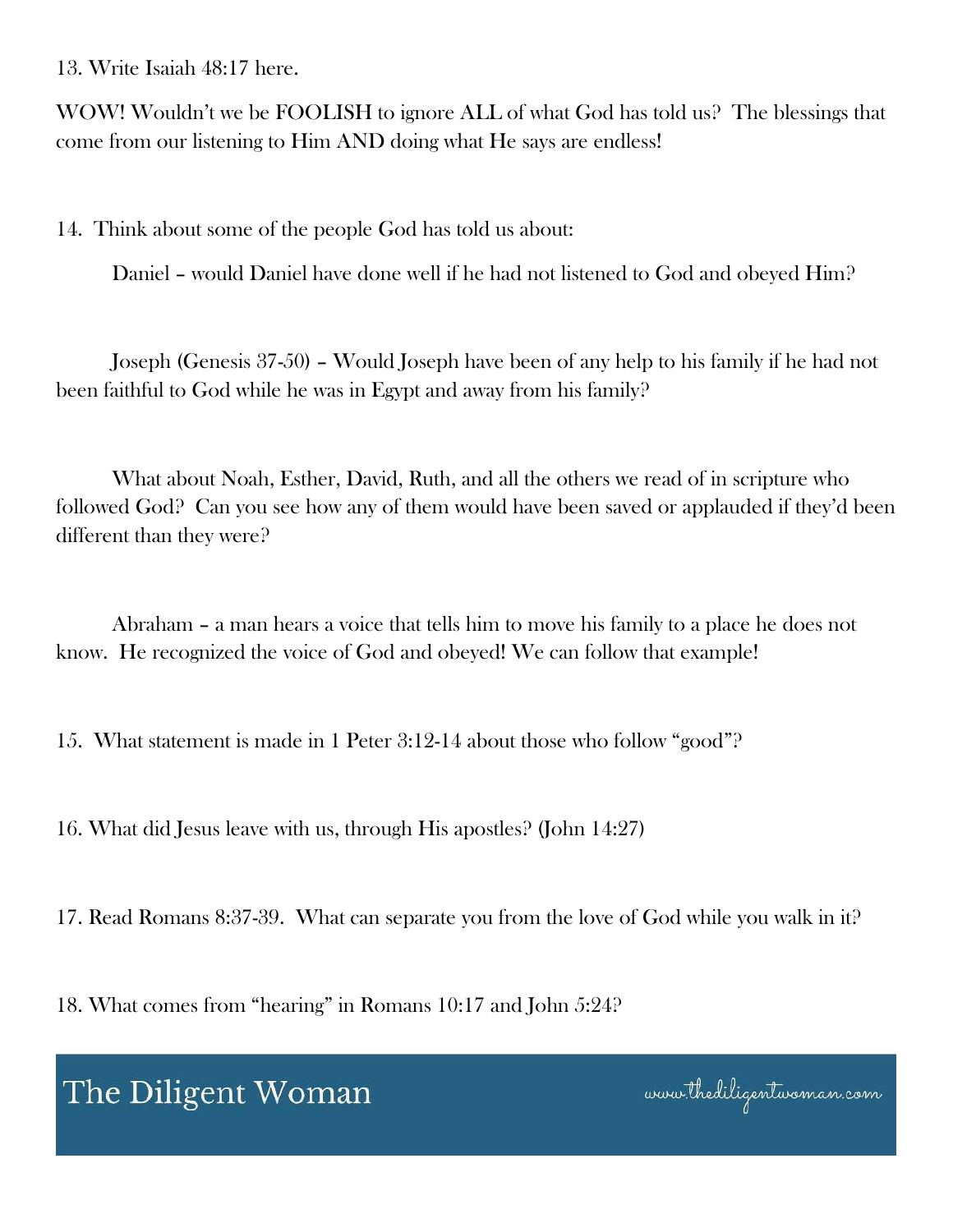19. What brings everlasting life and saves, according to John 3:36 and Mark 16:16?

20. Why does God command men to repent? (Acts 17:30-31; Acts 2:38)

21. What is hearing connected to in Acts 18:8?

22. What confession is connected with salvation? (Matthew 10:32-33; Romans 10:9-10)

23. What is baptism connected to in Romans 6:3 and Colossians 2:12?

24. To whom is Christ the author of eternal salvation? (Hebrews 5:9)

#### Conclusion:

Now, which of those things do you want to miss because you're not interested in "listening" right now?

God has blessed you with so much! We haven't touched on all of His provisions for us here, not by a long shot. I hope that you can see that to listen to Him is COMFORT and PROTECTION. To listen to God is the most sensible thing to do. He doesn't expect immediate perfect results from you. He knows that your faith is a growing process.

# The Diligent Woman

www.thediligentwoman.com